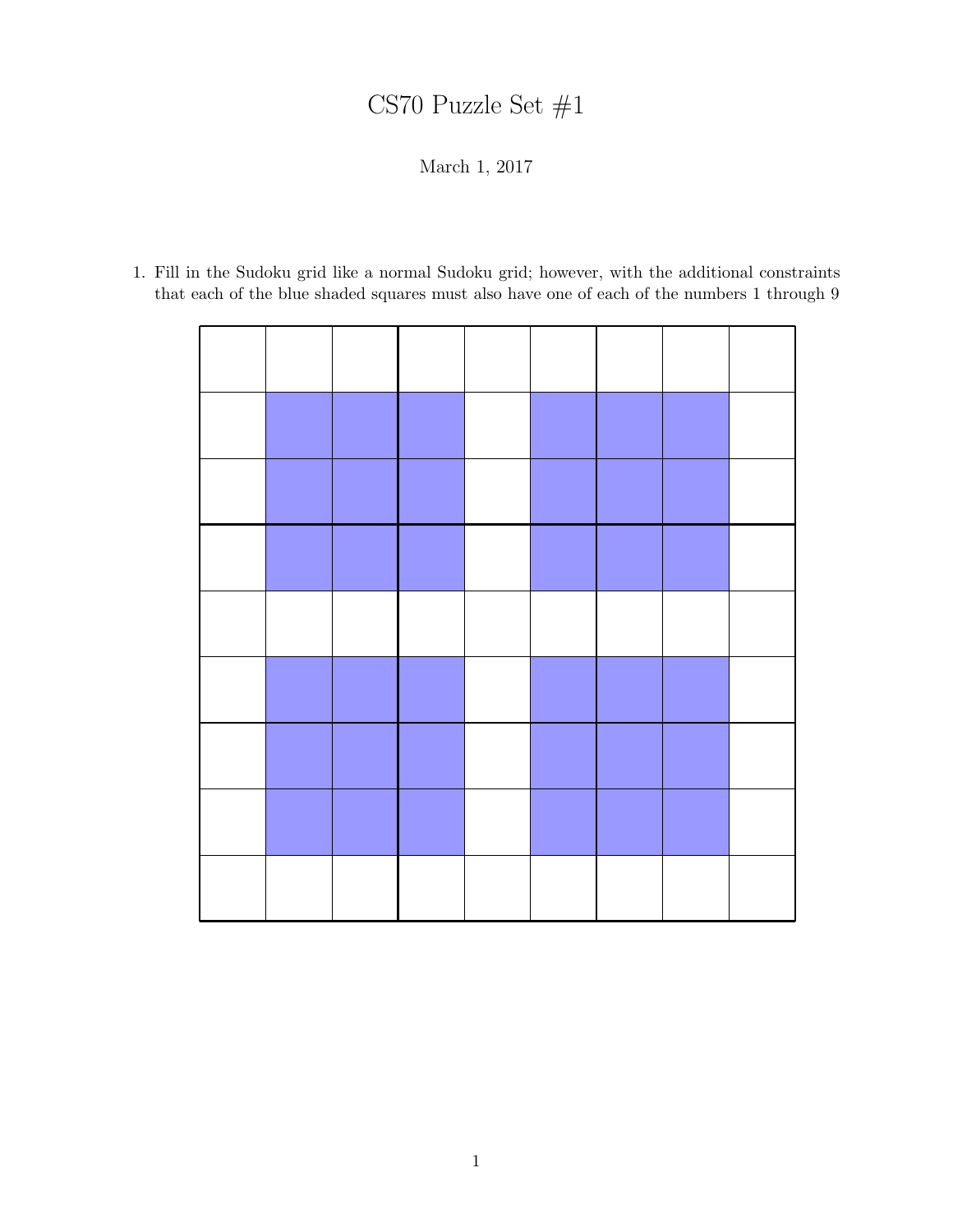Something interesting of note for ordinary sudoku puzzles certain operations on the board will still maintain its validity as a solution.

Here are a list of the operations one can use:

• Switching rows or columns within a box group:

| $\overline{4}$ | 2              | 6              | 5              |                | 1                | 3              | 9              | 8              |   |
|----------------|----------------|----------------|----------------|----------------|------------------|----------------|----------------|----------------|---|
| 8              | 5              | 7              | $\overline{2}$ | 9              | 3                | 1              | 4              | 6              |   |
| $\mathbf{1}$   | 3              | 9              | $\overline{4}$ | 6              | 8                | $\overline{2}$ | 7              | $\overline{5}$ |   |
| 9              | 7              | 1              | 3              | 8              | $\overline{5}$   | 6              | $\overline{2}$ | 4              | ċ |
| 5              | $\overline{4}$ | 3              | 7              | $\overline{2}$ | $\boldsymbol{6}$ | 8              | 1              | 9              |   |
| 6              | 8              | $\overline{2}$ | 1              | $\overline{4}$ | 9                |                | 5              | 3              |   |
| 7              | 9              | $\overline{4}$ | 6              | 3              | $\overline{2}$   | 5              | 8              | $\mathbf{1}$   |   |
| $\overline{2}$ | 6              | 5              | 8              | $\mathbf 1$    | 4                | 9              | 3              | 7              |   |
| 3              | 1              | 8              | 9              | 5              |                  | 4              | 6              | $\overline{2}$ |   |

| 1              | 3 | 9              | $\overline{4}$ | 6              | 8              | $\overline{2}$ |                | 5              |
|----------------|---|----------------|----------------|----------------|----------------|----------------|----------------|----------------|
| 8              | 5 | 7              | $\overline{2}$ | 9              | 3              | 1              | 4              | 6              |
| $\overline{4}$ | 2 | 6              | 5              | 7              | 1              | 3              | 9              | 8              |
| 9              |   | 1              | 3              | 8              | 5              | 6              | $\overline{2}$ | 4              |
| 5              | 4 | 3              | 7              | $\overline{2}$ | 6              | 8              | 1              | 9              |
| 6              | 8 | $\overline{2}$ | 1              | $\overline{4}$ | 9              | 7              | 5              | 3              |
|                | 9 | 4              | 6              | 3              | $\overline{2}$ | 5              | 8              | 1              |
| $\overline{2}$ | 6 | 5              | 8              | 1              | $\overline{4}$ | 9              | 3              |                |
|                |   | 8              | 9              | 5              |                | 4              | 6              | $\overline{2}$ |



• Switching box groups row-wise or col-wise:



| 9              |   | 1              | 3              | 8              | 5              | 6              | $\overline{2}$ | 4              |
|----------------|---|----------------|----------------|----------------|----------------|----------------|----------------|----------------|
| 5              | 4 | 3              | 7              | $\overline{2}$ | 6              | 8              | 1              | 9              |
| 6              | 8 | $\overline{2}$ | 1              | 4              | 9              | 7              | 5              | 3              |
| 4              | 2 | 6              | 5              | 7              | 1              | 3              | 9              | 8              |
| 8              | 5 | 7              | $\overline{2}$ | 9              | 3              | 1              | 4              | 6              |
| $\mathbf{1}$   | 3 | 9              | 4              | 6              | 8              | $\overline{2}$ | 7              | 5              |
|                | 9 | 4              | 6              | 3              | $\overline{2}$ | 5              | 8              | $\,1\,$        |
| $\overline{2}$ | 6 | 5              | 8              | 1              | $\overline{4}$ | 9              | 3              | 7              |
| 3              |   | 8              | 9              | 5              |                | $\overline{4}$ | 6              | $\overline{2}$ |

• Switching every number of one kind with another

| 4              | 2 | 6              | 5              |                | 1              | 3              | 9              | 8              |  |
|----------------|---|----------------|----------------|----------------|----------------|----------------|----------------|----------------|--|
| 8              | 5 | 7              | $\overline{2}$ | 9              | 3              | 1              | 4              | 6              |  |
| 1              | 3 | 9              | 4              | 6              | 8              | $\overline{2}$ |                | 5              |  |
| 9              |   | 1              | 3              | 8              | 5              | 6              | $\overline{2}$ | 4              |  |
| 5              | 4 | 3              | 7              | $\overline{2}$ | 6              | 8              | 1              | 9              |  |
| 6              | 8 | $\overline{2}$ | 1              | $\overline{4}$ | 9              | 7              | 5              | 3              |  |
|                | 9 | 4              | 6              | 3              | $\overline{2}$ | 5              | 8              | $\mathbf{1}$   |  |
| $\overline{2}$ | 6 | 5              | 8              | 1              | $\overline{4}$ | 9              | 3              | 7              |  |
| 3              | 1 | 8              | 9              | 5              |                | 4              | 6              | $\overline{2}$ |  |

$$
5.1 \longrightarrow 1.5
$$

| $\overline{4}$ | $\overline{2}$ | 6              |                |                | 5              | 3              | g              |                |
|----------------|----------------|----------------|----------------|----------------|----------------|----------------|----------------|----------------|
| 8              | 1              |                | 2              | 9              | 3              | 5              | $\overline{4}$ | 6              |
| 5              | 3              | 9              | $\overline{4}$ | 6              | 8              | $\overline{2}$ |                | $\mathbf{1}$   |
| 9              |                | 5              | 3              | 8              | 1              | 6              | 2              | $\overline{4}$ |
| 1              | 4              | 3              | 7              | $\overline{2}$ | 6              | 8              | 5              | 9              |
| 6              | 8              | $\overline{2}$ | 5              | 4              | 9              |                | 1              | 3              |
| 7              | 9              | 4              | 6              | 3              | $\overline{2}$ |                | 8              | 5              |
| $\overline{2}$ | 6              | 1              | 8              | 5              | $\overline{4}$ | 9              | 3              | 7              |
| 3              | 5              | 8              | 9              |                |                |                | 6              | $\overline{2}$ |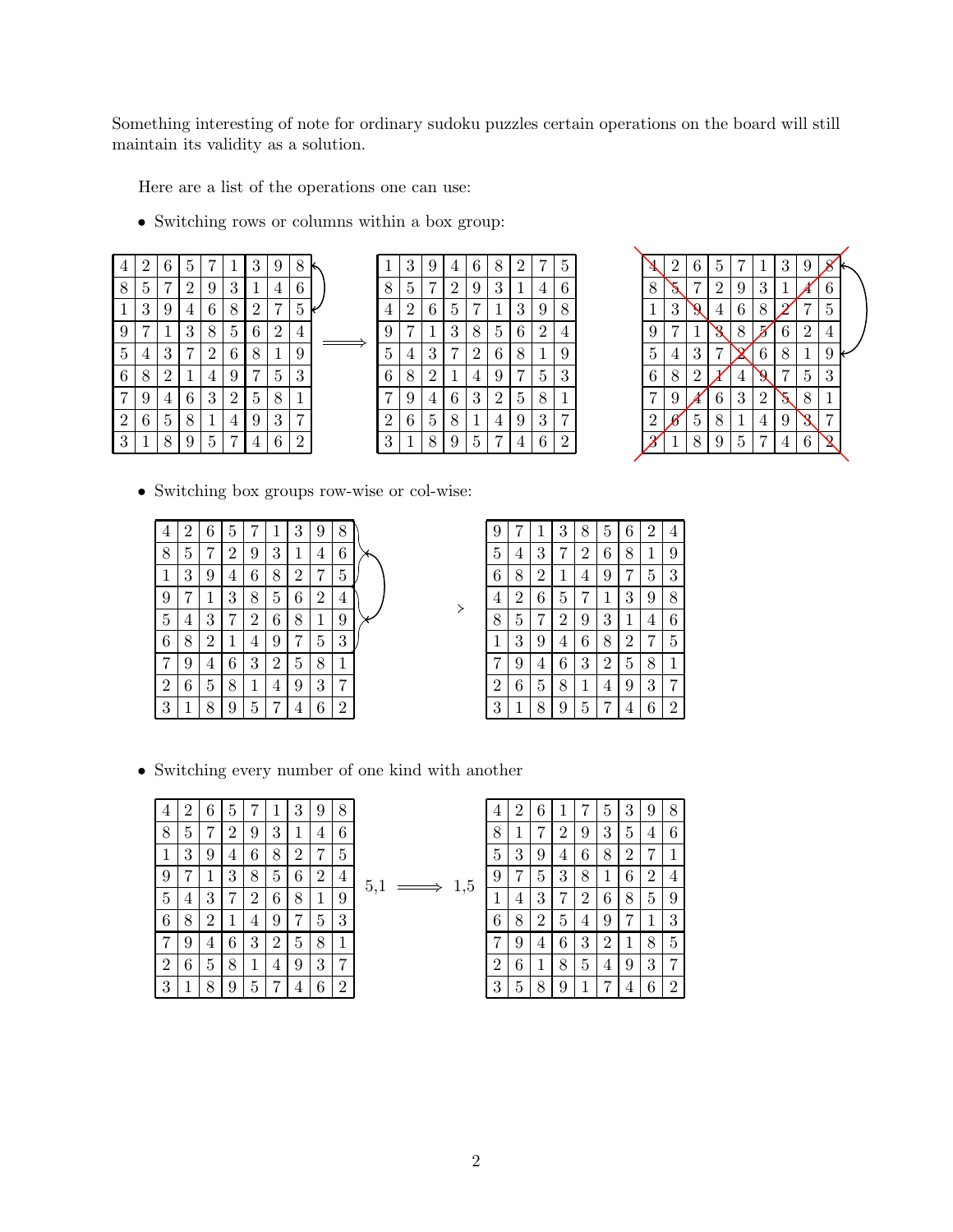| $\sqrt{2}$       | $8\,$            | $\sqrt{3}$       | $\boldsymbol{4}$ | $\,6\,$          | $\boldsymbol{9}$ | $\,1\,$          | $\,7$            | $\bf 5$          |
|------------------|------------------|------------------|------------------|------------------|------------------|------------------|------------------|------------------|
| $\,7$            | $\,6\,$          | $\boldsymbol{9}$ | $\bf 5$          | $\,2$            | $\,1\,$          | $\sqrt{3}$       | $8\,$            | $\boldsymbol{4}$ |
| $\,1\,$          | $\sqrt{4}$       | $\bf 5$          | $\sqrt{3}$       | $8\,$            | $\boldsymbol{7}$ | $\boldsymbol{9}$ | $\sqrt{2}$       | $\,6\,$          |
| $\,4\,$          | $\sqrt{2}$       | $\bf 7$          | $\boldsymbol{9}$ | $\,1\,$          | $\,6\,$          | $\bf 5$          | $\sqrt{3}$       | $8\,$            |
| $\bf 5$          | $\boldsymbol{9}$ | $8\,$            | $\,2$            | $\,7$            | $\sqrt{3}$       | $\,6\,$          | $\boldsymbol{4}$ | $\,1\,$          |
| $\sqrt{3}$       | $\,1\,$          | $\,6\,$          | $8\,$            | $\overline{4}$   | $\bf 5$          | $\,2$            | $\boldsymbol{9}$ | $\,7$            |
| $8\,$            | $\bf 5$          | $\sqrt{4}$       | $\sqrt{6}$       | $\sqrt{3}$       | $\sqrt{2}$       | $\overline{7}$   | $\mathbf 1$      | $\boldsymbol{9}$ |
| $\boldsymbol{9}$ | $\sqrt{3}$       | $\,1\,$          | $\boldsymbol{7}$ | $\bf 5$          | $\sqrt{4}$       | $8\,$            | $\,6\,$          | $\sqrt{2}$       |
| $\,6\,$          | $\,7$            | $\,2$            | $\,1\,$          | $\boldsymbol{9}$ | $8\,$            | $\boldsymbol{4}$ | $\bf 5$          | $\sqrt{3}$       |

2. Using the above mentioned operations turn the following sudoku puzzle solution into one that satisfies the constraints mentioned in the first problem.